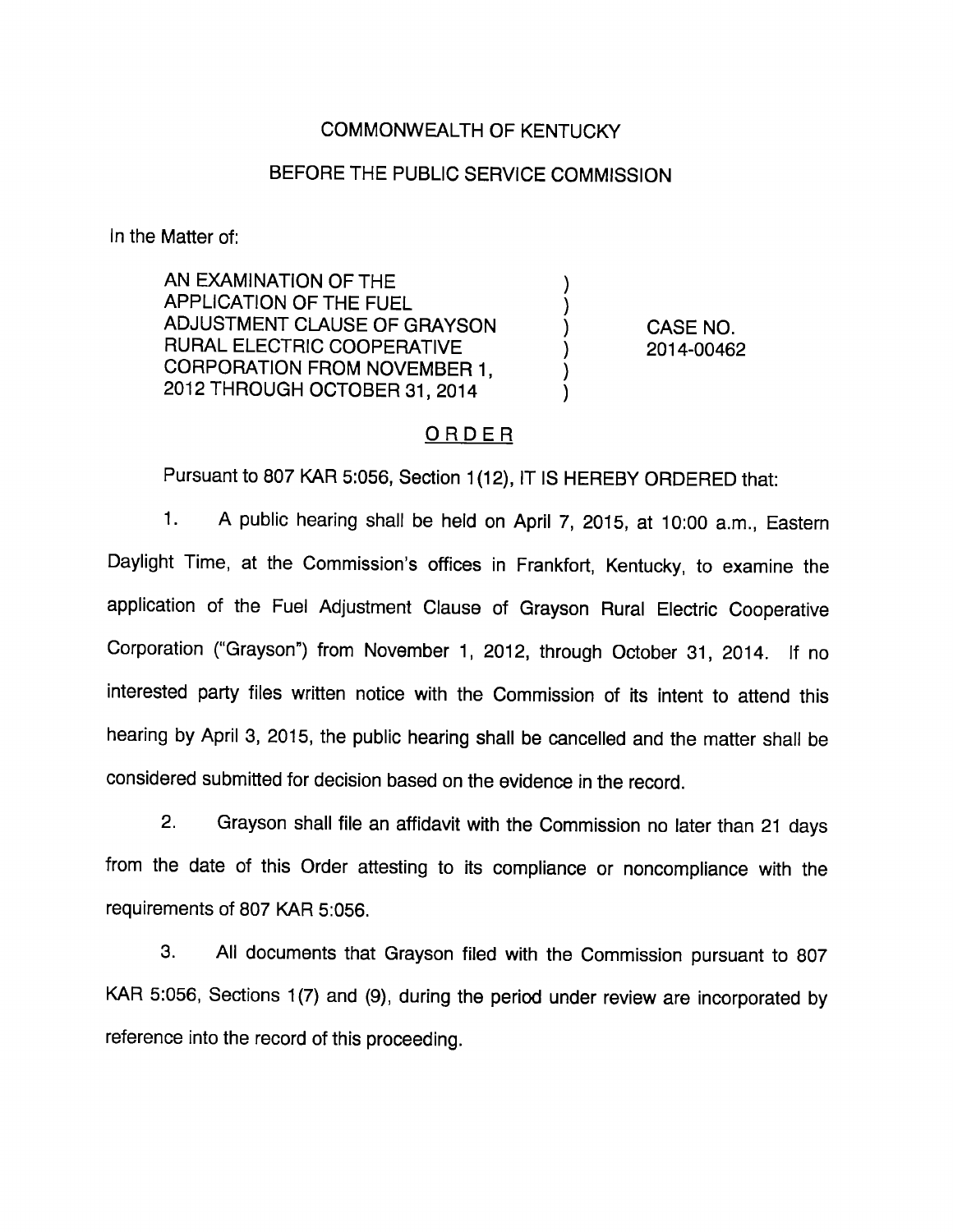4. Grayson shall publish the following notice not less than seven days or more than 21 days prior to the public hearing in a newspaper of general circulation in its service areas or in a trade publication or newsletter going to all customers. Grayson shall also file an Affidavit of Publication of Hearing Notice with the Commission no later than April 3, 2015.

> A public hearing will be held on Tuesday, April 7, 2015, at 10:00 a.m., Eastem Daylight Time, at the offices of the Kentucky Public Service Commission, 211 Sower Boulevard, Frankfort, Kentucky, to examine the application of the Fuel Adjustment Clause of Grayson Rural Electric Cooperative Corporation for the period November 1, 2012, through October 31, 2014. Individuals interested in attending this hearing shall notify the Kentucky Public Service Commission in writing of their intent to attend no later than April 3, 2015. If no notices of intent to attend are received by that date, this hearing will be cancelled and the matter shall be considered submitted for decision based on the evidence in the record. Written notice of intent to attend this hearing should be sent to: Executive Director, Kentucky Public Service Commission, P.O. Box615, Frankfort, Kentucky 40602.

5. The official record of the proceeding shall be by video only.

6. a. Grayson shall file with the Commission, no later than 30 days from the date of this Order, its responses to all information requested in the Appendix to this Order. Responses to requests for information shall be appropriately bound, tabbed and indexed and shall include the name of the witness responsible for responding to the questions related to the information provided, with copies to all parties of record and the original and six copies to the Commission. When numerous sheets are required for an item, each sheet should be appropriately indexed, e.g., Item 1(a), Sheet 2 of 6.

b. Each response shall be answered under oath or, for representatives of a public or private corporation or a partnership or association or a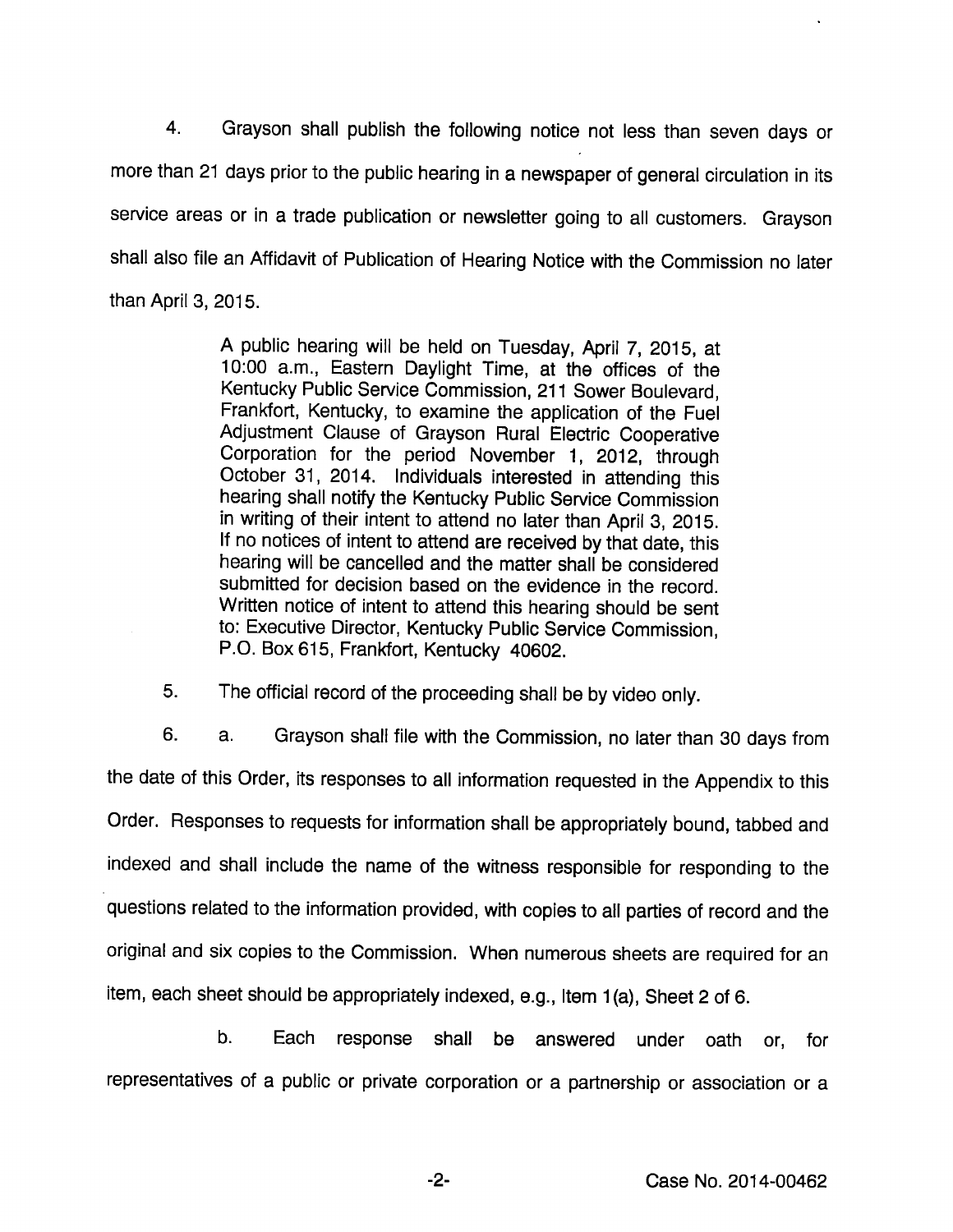governmental agency, be accompanied by a signed certification of the preparer or person supervising the preparation of the response on behalf of the entity that the response is true and accurate to the best of that person's knowledge, information, and belief formed after a reasonable inquiry.

c. A party shall make timely amendment to any prior response if it obtains information which indicates that the response was incorrect when made or, though correct when made, is now incorrect in anymaterial respect.

d. For any request to which a party fails or refuses to furnish all or part of the requested information, that party shall provide a written explanation of the specific grounds for its failure to completely and precisely respond.

e. Careful attention should be given to copied material to ensure that it is legible.

f. A party filing a document containing personal information shall, in accordance with 807 KAR 5:001, Section 4(10), encrypt or redact the document so that personal information cannot be read.

By the Commission entered FFB 0 5 2015 **ICKY PUBLIC** 

ATTEST:

havre D. Guernold for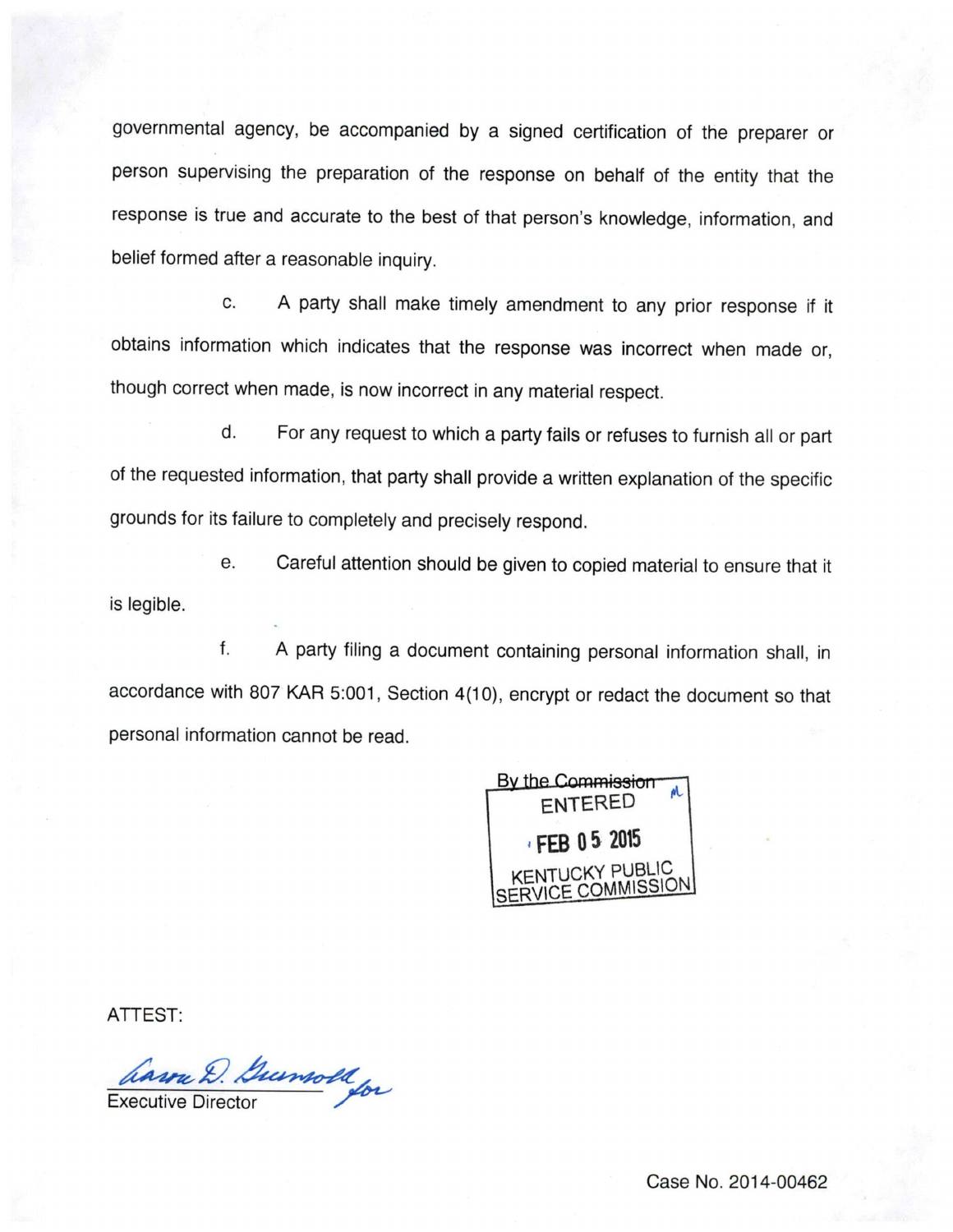#### APPENDIX

# APPENDIX TO AN ORDER OF THE KENTUCKY PUBLIC SERVICE COMMISSION IN CASE NO. 2014-00462 DATED FEB 0 5 2015

1. a. Provide a schedule of the calculation of the 12-month average line loss, by month, for November 2012 through October 2014.

b. Describe the measures that Grayson has taken to reduce line loss during this period.

2. Provide Grayson's monthly revenue reports (monthly billing summaries) showing the total revenue collected, including adjustments under the Fuel Adjustment Clause, as reported in Grayson's monthly filings required by the Commission from November 1, 2012, through October 31, 2014.

3. Provide a schedule showing the calculation of the increase or decrease in Grayson's base fuel costs per kWh as proposed by its wholesale electric supplier adjusted for Grayson's 12-month average line lossfor November 2012 through October 2014.

4. Provide a schedule of the present and proposed rates that Grayson seeks to change, pursuant to 807 KAR 5:056, as calculated in Item 3 above, shown in comparative form.

5. Provide a statement showing, by cross-outs and italicized inserts, all proposed changes in rates. A copy of the current tariff may be used.